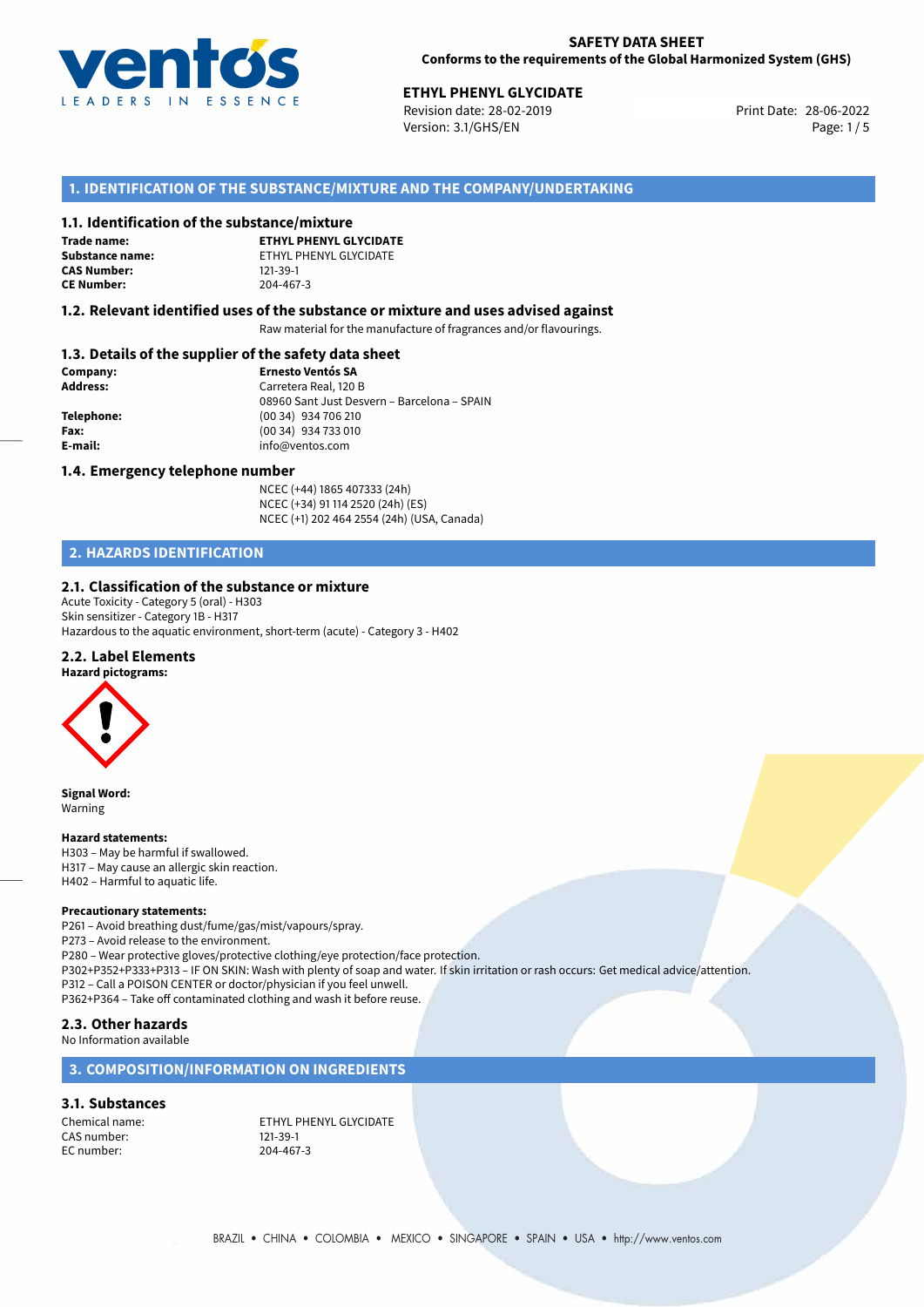

# **ETHYL PHENYL GLYCIDATE**<br>28-06-2022 Revision date: 28-02-2019

Revision date: 28-02-2019 Version: 3.1/GHS/EN Page: 2 / 5

#### **Hazardous constituents:**

| <b>Chemical Name</b>     | % (w/w)   | CAS No<br><b>EC No</b> | <b>Classification according to GHS</b>                                                                                                                            |
|--------------------------|-----------|------------------------|-------------------------------------------------------------------------------------------------------------------------------------------------------------------|
| ' ETHYL PHENYL GLYCIDATE | $\geq$ 50 | 121-39-1<br>204-467-3  | Acute Toxicity - Category 5 (oral) - H303<br>Skin sensitizer - Category 1B - H317<br>Hazardous to the aquatic environment, short-term (acute) - Category 3 - H402 |

[See the full text of the hazard statements in section 16.](#page-4-0)

#### **3.2. Mixtures**

Not applicable.

#### **4. FIRST-AID MEASURES**

#### **4.1. Description of necessary first aid measures**

| Ingestion:    | Rinse mouth with water.                                                                                               |
|---------------|-----------------------------------------------------------------------------------------------------------------------|
|               | Obtain medical advice.                                                                                                |
|               | Keep at rest. Do not induce vomiting.                                                                                 |
| Eye contact:  | In case of contact with eyes, rinse immediately with plenty of water for at least 15 minutes and seek medical advice. |
| Inhalation:   | Remove person to fresh air and keep at rest.                                                                          |
|               | Seek immediate medical advice.                                                                                        |
| Skin contact: | Take off immediately all contaminated clothing.                                                                       |
|               | Thoroughly wash affected skin with soap and water.                                                                    |
|               | Seek medical attention if symptoms persist.                                                                           |

#### **4.2. Most important symptoms and effects, both acute and delayed**

No information available.

#### **4.3. Indication of any immediate medical attention and special treatment needed**

No information available.

#### **5. FIRE-FIGHTING MEASURES**

#### **5.1. Extinguishing Media**

Water spray, carbon dioxide, dry chemical powder or appropriate foam. For safety reasons do not use full water jet.

#### **5.2. Special hazards arising from the substance or mixture**

Known or Anticipated Hazardous Products of Combustion: Emits toxic fumes under fire conditions.

#### **5.3. Advice for firefighters**

High temperatures can lead to high pressures inside closed containers. Avoid inhalation of vapors that are created. Use appropriate respiratory protection. Do not allow spillage of fire to be poured into drains or watercourses. Wear self-contained breathing apparatus and protective clothing.

#### **6. ACCIDENTAL RELEASE MEASURES**

#### **6.1. Personal precautions, protective equipment and emergency procedures**

Evacuate surronding areas. Ensure adequate ventilation. Keep unnecessary and unprotected personnel from entering. Do not breathe vapor/spray. Avoid contact with skin and eyes. Information regarding personal protective measures: see section 8.

#### **6.2. Environmental precautions**

To avoid possible contamination of the environment, do not discharge into any drains, surface waters or groundwaters.

#### **6.3. Methods and materials for containment and cleaning up**

Cover with an inert, inorganic, non-combustible absorbent material (e.g. dry-lime, sand, soda ash). Place in covered containers using non-sparking tools and transport outdoors. Avoid open flames or sources of ignition (e.g. pilot lights on gas hot water heater). Ventilate area and wash spill site after material pickup is complete.

#### **6.4. Reference to other sections**

Information regarding exposure controls, personal protection and disposal considerations can be found in sections 8 and 13.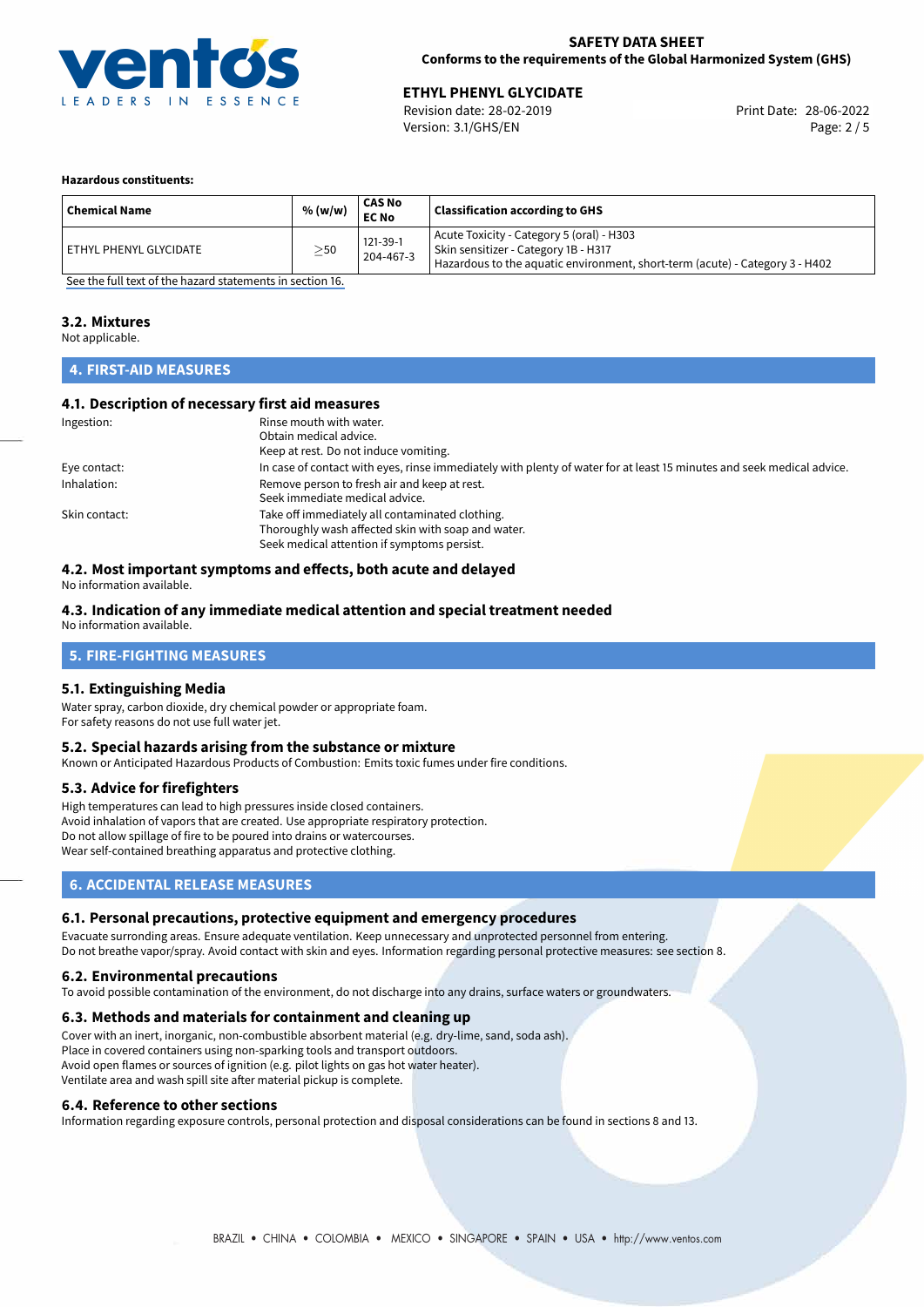

# **ETHYL PHENYL GLYCIDATE**<br>28-06-2022 Revision date: 28-02-2019

Revision date: 28-02-2019 Version: 3.1/GHS/EN Page: 3 / 5

### **7. HANDLING AND STORAGE**

#### **7.1. Precautions for safe handling**

Do not store or handle this material near food or drinking water. Do not smoke. Avoid contact with the eyes, skin and clothing. Wear protective clothing and use glasses. Observe the rules of safety and hygiene at work. Keep in the original container or an alternative made from a compatible material.

# **7.2. Conditions for safe storage, including any incompatibilities**

Store in tightly closed and preferably full containers in a cool, dry and ventilated area, protected from light. Keep away from sources of ignition (e.g. hot surfaces, sparks, flame and static discharges). Keep away from incompatible materials (see section 10).

#### **7.3. Specific end use(s)**

No information available.

#### **8. EXPOSURE CONTROLS AND PERSONAL PROTECTION**

#### **8.1. Control parameters**

Components with occupational exposure limits: None known.

#### **8.2. Exposure controls**

Measures should be taken to prevent materials from being splashed into the body. Provide adequate ventilation, according to the conditions of use. Use a mechanical exhaust if required.

#### **8.3. Individual protection measures, such as personal protective equipment**

| Eye/Face protection:             | Chemical safety goggles are recommended. Wash contaminated goggles before reuse.                                                            |
|----------------------------------|---------------------------------------------------------------------------------------------------------------------------------------------|
| Hand Protection:                 | Chemical-resistant gloves are recommended. Wash contaminated gloves before reuse.                                                           |
| Body protection:                 | Personal protective equipment for the body should be selected based on the task being performed and the risks<br>involved.                  |
| Respiratory Protection:          | In case of insufficient ventilation, use suitable respiratory equipment.                                                                    |
| Environmental exposure controls: | Emissions from ventilation or process equipment should be checked to ensure they comply with environmental<br>protection legislation.       |
|                                  | In some cases, filters or engineering modifications to the process equipment will be necessary to reduce emissions to<br>acceptable levels. |
|                                  |                                                                                                                                             |

### **9. PHYSICAL AND CHEMICAL PROPERTIES**

#### **9.1. Information on basic physical and chemical properties**

| Appearance:                            | Liquid                    |
|----------------------------------------|---------------------------|
| Colour:                                | Conforms to standard      |
| Odour:                                 | Conforms to standard      |
| Odour theshold:                        | Not determined            |
| pH:                                    | Not determined            |
| Melting point/freezing point:          | Not determined            |
| Boling point/boiling range:            | Not determined            |
| Flash point:                           | $110^{\circ}$ C           |
| Evaporation rate:                      | Not determined            |
| Flammability:                          | Not determined            |
| Lower flammability/Explosive limit:    | Not determined            |
| Upper flammability/Explosive limit:    | Not determined            |
| Vapour pressure:                       | Not determined            |
| Vapour Density:                        | Not determined            |
| Density:                               | 1,122 - 1,127 g/mL (20°C) |
| Relative density:                      | $1,122-1,127$ (20°C)      |
| Water solubility:                      | <b>INSOLUBLE IN WATER</b> |
| Solubility in other solvents:          | SOLUBLE IN ETHANOL        |
| Partition coefficient n-octanol/water: | Not determined            |
| Auto-ignition temperature:             | Not determined            |
| Decomposition temperature:             | Not determined            |
| Viscosity, dynamic:                    | Not determined            |
| Viscosity, kinematic:                  | Not determined            |
| Explosive properties:                  | Not determined            |
| Oxidising properties:                  | Not determined            |
|                                        |                           |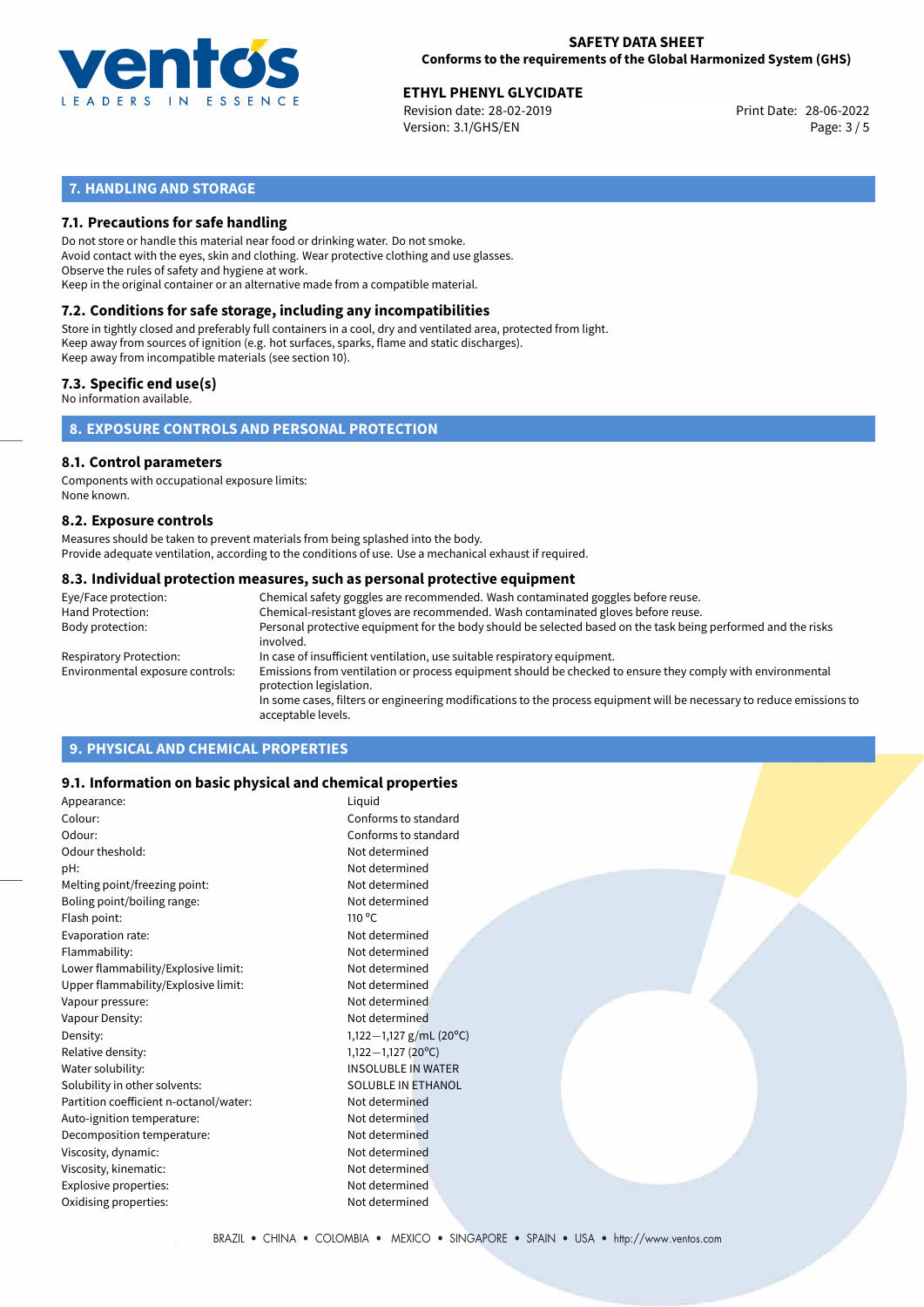

# **ETHYL PHENYL GLYCIDATE**<br>
Revision date: 28-02-2019<br>
Print Date: 28-06-2022

Revision date: 28-02-2019 Version: 3.1/GHS/EN Page: 4 / 5

### **10. STABILITY AND REACTIVITY**

#### **10.1. Reactivity**

No hazardous reactions if stored and handled as prescribed/indicated.

#### **10.2. Chemical stability**

The product is stable if stored and handled as prescribed/indicated.

#### **10.3. Possibility of hazardous reactions**

No hazardous reactions if stored and handled as prescribed/indicated.

#### **10.4. Conditions to Avoid**

Conditions to Avoid: Excessive heat, flame or other ignition sources.

#### **10.5. Incompatible materials**

Avoid contact with strong acids and bases and oxidizing agents.

#### **10.6. Hazardous decomposition products**

During combustion may form carbon monoxide and unidentified organic compounds.

#### **11. TOXICOLOGICAL INFORMATION**

| <b>Acute toxicity</b>             | May be harmful if swallowed.                                              |
|-----------------------------------|---------------------------------------------------------------------------|
| <b>Skin corrosion/irritation</b>  | Based on the data available, the criteria for classification are not met. |
| Serious eye damage/irritation     | Based on the data available, the criteria for classification are not met. |
| Respiratory or skin sensitisation | May cause an allergic skin reaction.                                      |
| <b>Germ cell mutagenicity</b>     | Based on the data available, the criteria for classification are not met. |
| Carcinogenicity                   | Based on the data available, the criteria for classification are not met. |
| <b>Reproductive toxicity</b>      | Based on the data available, the criteria for classification are not met. |
| <b>STOT-single exposure</b>       | Based on the data available, the criteria for classification are not met. |
| <b>STOT-repeated exposure</b>     | Based on the data available, the criteria for classification are not met. |
| <b>Aspiration hazard</b>          | Based on the data available, the criteria for classification are not met. |

### **12. ECOLOGICAL INFORMATION**

#### **12.1. Toxicity**

**Assessment:** Harmful to aquatic life. **Experimental/calculated data:** No information available.

# **12.2. Degradability**

No information available.

#### **12.3. Bioaccumulative potential** No information available.

**12.4. Soil mobility** No information available.

#### **12.5. Other adverse effects**

See also sections 6, 7, 13 and 15 Do not allow to get into waste water or waterways.

#### **13. DISPOSAL CONSIDERATIONS**

#### **13.1. Waste treatment methods**

Dispose of in accordance with national and local environmental regulations.